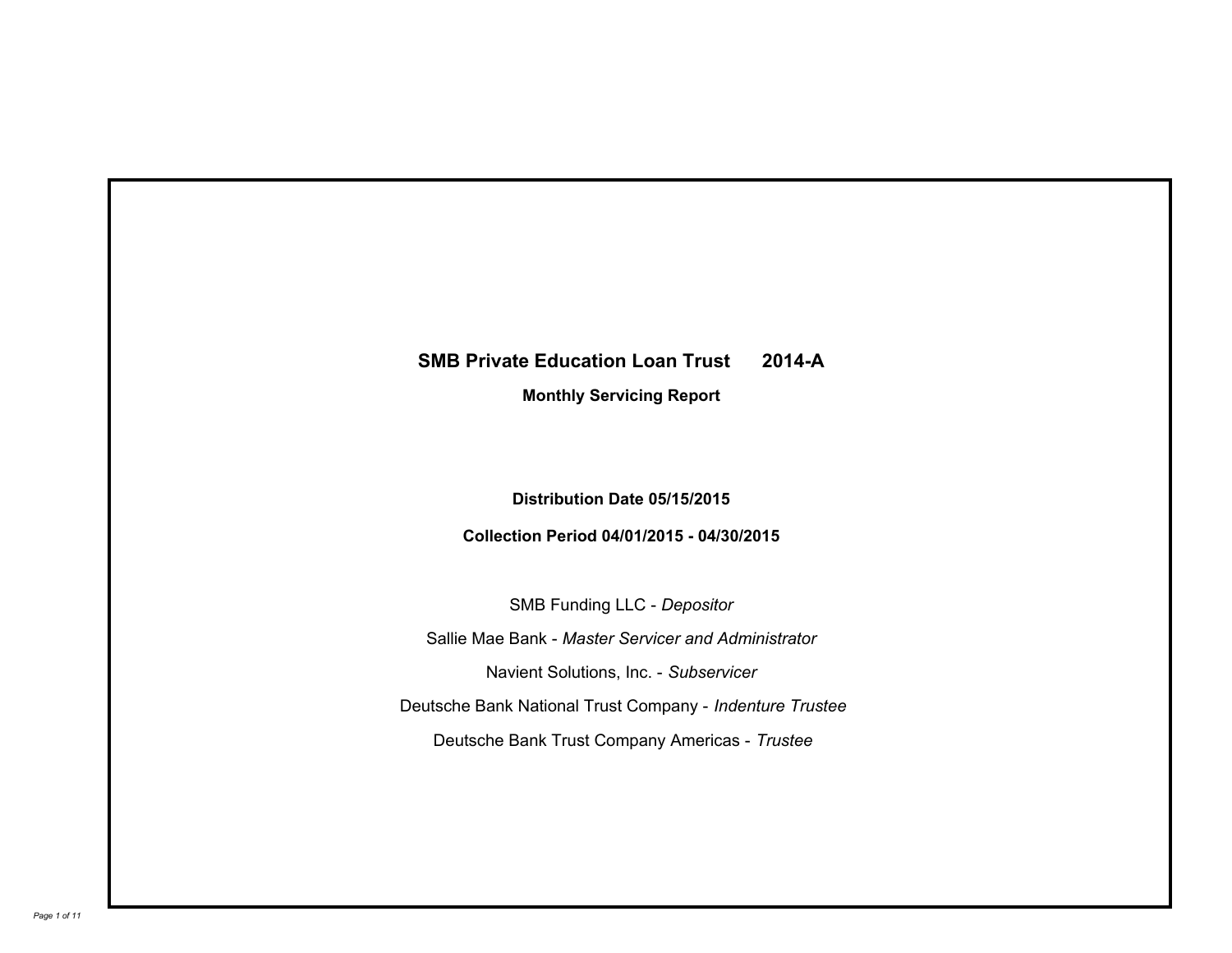| А | <b>Student Loan Portfolio Characteristics</b>                                  |                                                                  | 08/07/2014                 | 03/31/2015       | 04/30/2015                 |
|---|--------------------------------------------------------------------------------|------------------------------------------------------------------|----------------------------|------------------|----------------------------|
|   | <b>Principal Balance</b>                                                       |                                                                  | \$361,523,983.59           | \$351,363,311.60 | \$348,683,026.70           |
|   | Interest to be Capitalized Balance                                             |                                                                  | 17,313,307.43              | 18,070,521.41    | 18,791,383.15              |
|   | Pool Balance                                                                   |                                                                  | \$378,837,291.02           | \$369,433,833.01 | \$367,474,409.85           |
|   | Weighted Average Coupon (WAC)                                                  |                                                                  | 7.81%                      | 7.80%            | 7.78%                      |
|   | Weighted Average Remaining Term                                                |                                                                  | 138.29                     | 136.08           | 136.34                     |
|   | Number of Loans                                                                |                                                                  | 33,555                     | 32,190           | 31,996                     |
|   | Number of Borrowers                                                            |                                                                  | 26,651                     | 25,092           | 24,949                     |
|   | Pool Factor                                                                    |                                                                  |                            | 0.975178109      | 0.970005906                |
|   |                                                                                | Since Issued Total Constant Prepayment Rate (1)                  |                            | 4.89%            | 5.06%                      |
| B | <b>Debt Securities</b>                                                         | Cusip/Isin                                                       | 04/15/2015                 |                  | 05/15/2015                 |
|   | A1                                                                             | 784456AA3                                                        | \$94,104,270.44            |                  | \$90,875,802.00            |
|   | A <sub>2</sub> A                                                               | 784456AB1                                                        | \$68,000,000.00            |                  | \$68,000,000.00            |
|   | A <sub>2</sub> B                                                               | 784456AC9                                                        | \$68,000,000.00            |                  | \$68,000,000.00            |
|   | A <sub>3</sub>                                                                 | 784456AD7                                                        | \$50,000,000.00            |                  | \$50,000,000.00            |
|   | В                                                                              | 784456AE5                                                        | \$36,000,000.00            |                  | \$36,000,000.00            |
|   | C                                                                              | 784456AF2                                                        | \$42,000,000.00            |                  | \$42,000,000.00            |
|   |                                                                                |                                                                  |                            |                  |                            |
| C | <b>Account Balances</b>                                                        |                                                                  | 04/15/2015                 |                  | 05/15/2015                 |
|   | Reserve Account Balance                                                        |                                                                  | \$958,735.00               |                  | \$958,735.00               |
| D | <b>Asset / Liability</b>                                                       |                                                                  | 04/15/2015                 |                  | 05/15/2015                 |
|   |                                                                                |                                                                  |                            |                  |                            |
|   | Overcollateralization Percentage *<br>Specified Overcollateralization Amount * |                                                                  | 14.44%<br>\$110,830,149.90 |                  | 14.86%<br>\$110,242,322.96 |
|   | Actual Overcollateralization Amount *                                          |                                                                  | \$53,329,562.57            |                  | \$54,598,607.85            |
|   |                                                                                | * Based on the Rated debt securities (Class A and Class B Bonds) |                            |                  |                            |

(1) Since Issued Total CPR calculations found in monthly servicing reports issued on or prior to September 15, 2015 originally included loans that were removed from the pool by the sponsor because they became ineligible for the pool between the cut-off date and settlement date. On October 5, 2015, Since Issued Total CPR calculations were revised to exclude these loans and all prior monthly servicing reports were restated. For additional information, see 'Since Issued CPR Methodology' found on page 11 of this report.

**I. Deal Parameters**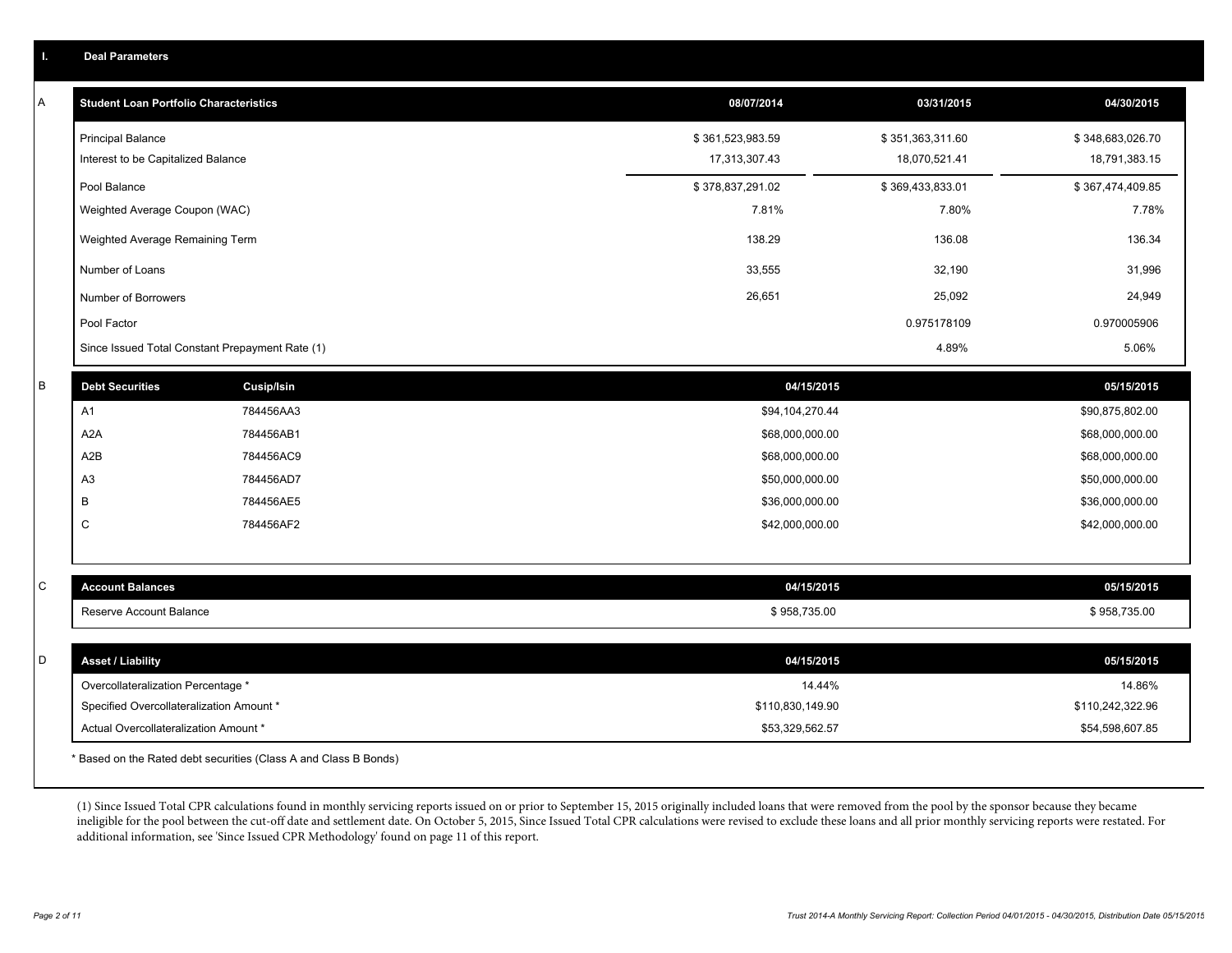|   | 2014-A Trust Activity 04/01/2015 through 04/30/2015              |                |
|---|------------------------------------------------------------------|----------------|
| Α | <b>Student Loan Principal Receipts</b>                           |                |
|   | <b>Borrower Principal</b>                                        | 2,834,577.86   |
|   | <b>Consolidation Activity Principal</b>                          | 0.00           |
|   | Seller Principal Reimbursement                                   | 93,422.52      |
|   | Servicer Principal Reimbursement                                 | 0.00           |
|   | Delinquent Principal Purchases by Servicer                       | 0.00           |
|   | <b>Other Principal Deposits</b>                                  | 0.00           |
|   | <b>Total Principal Receipts</b>                                  | \$2,928,000.38 |
| в | <b>Student Loan Interest Receipts</b>                            |                |
|   | Borrower Interest                                                | 1,182,534.98   |
|   | <b>Consolidation Activity Interest</b>                           | 0.00           |
|   | Seller Interest Reimbursement                                    | 0.00           |
|   | Servicer Interest Reimbursement                                  | 0.00           |
|   | Delinquent Interest Purchases by Servicer                        | 0.00           |
|   | <b>Other Interest Deposits</b>                                   | 7,318.51       |
|   | <b>Total Interest Receipts</b>                                   | \$1,189,853.49 |
| С | <b>Recoveries on Realized Losses</b>                             | \$635.36       |
| D | <b>Investment Income</b>                                         | \$312.32       |
| Е | <b>Funds Borrowed from Next Collection Period</b>                | \$0.00         |
| F | <b>Funds Repaid from Prior Collection Period</b>                 | \$0.00         |
| G | Loan Sale or Purchase Proceeds                                   | \$0.00         |
| н | Initial Deposits to Collection Account                           | \$0.00         |
|   | <b>Excess Transferred from Other Accounts</b>                    | \$0.00         |
| J | <b>Borrower Benefit Reimbursements</b>                           | \$0.00         |
| Κ | <b>Gross Swap Receipt</b>                                        | \$0.00         |
| L | <b>Other Deposits</b>                                            | \$0.00         |
| М | <b>Other Fees Collected</b>                                      | \$0.00         |
| Ν | <b>AVAILABLE FUNDS</b>                                           | \$4,118,801.55 |
| O | Non-Cash Principal Activity During Collection Period             | \$247,715.48   |
| P | Aggregate Purchased Amounts by the Depositor, Servicer or Seller | \$0.00         |
| Q | Aggregate Loan Substitutions                                     | \$0.00         |

**II. 2014-A Trust Activity 04/01/2015 through 04/30/2015**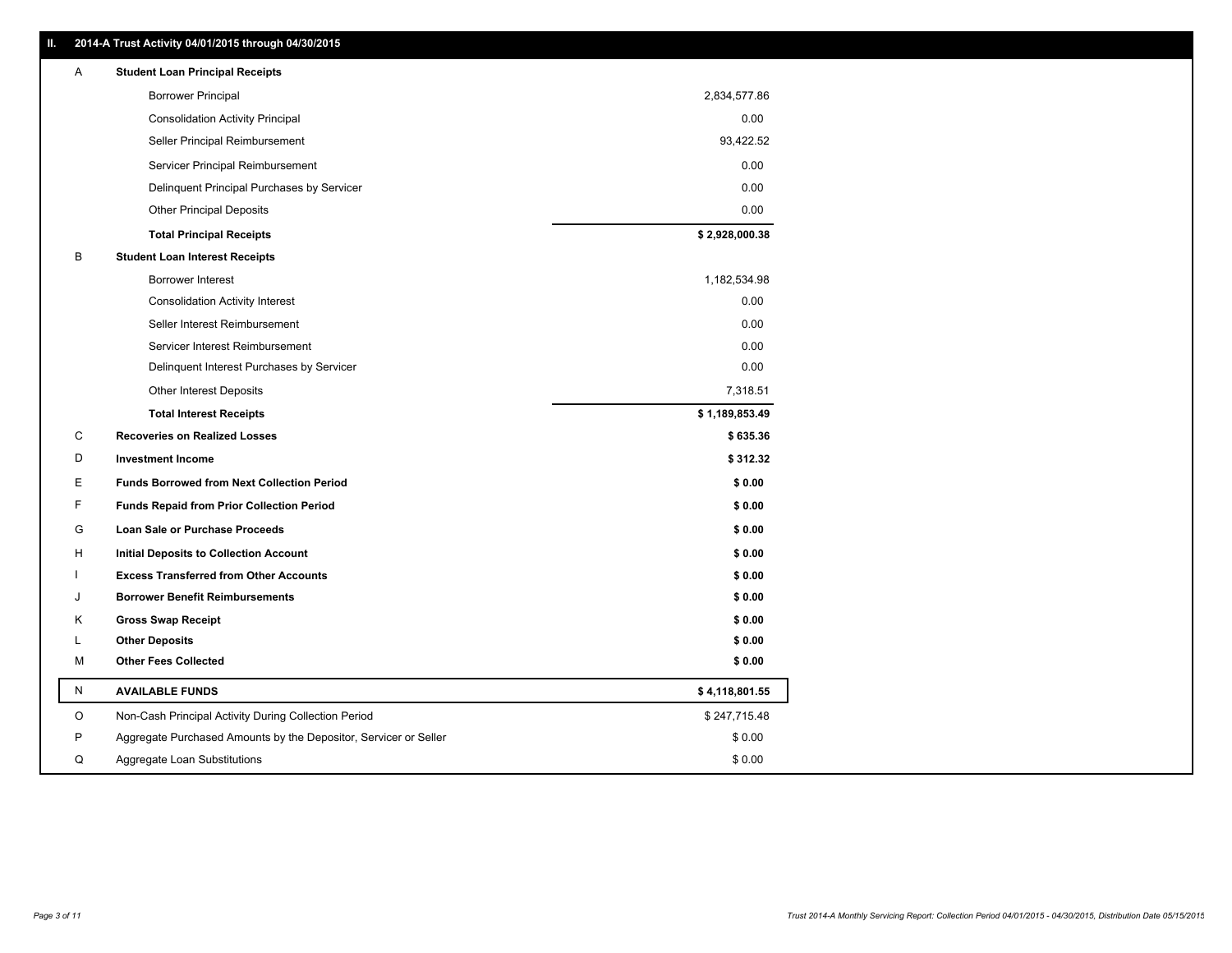|                   |                         | 04/30/2015               |         | 03/31/2015       |                |                          |         |                  |                |
|-------------------|-------------------------|--------------------------|---------|------------------|----------------|--------------------------|---------|------------------|----------------|
|                   |                         | <b>Wtd Avg</b><br>Coupon | # Loans | Principal        | % of Principal | <b>Wtd Avg</b><br>Coupon | # Loans | Principal        | % of Principal |
| INTERIM:          | IN SCHOOL               | 8.41%                    | 6,536   | \$66,285,999.92  | 19.010%        | 8.40%                    | 6,618   | \$67,286,040.54  | 19.150%        |
|                   | <b>GRACE</b>            | 8.43%                    | 1,572   | \$15,409,928.16  | 4.419%         | 8.41%                    | 1,569   | \$15,181,940.39  | 4.321%         |
|                   | <b>DEFERMENT</b>        | 8.43%                    | 656     | \$6,082,064.90   | 1.744%         | 8.40%                    | 687     | \$6,306,145.16   | 1.795%         |
| <b>REPAYMENT:</b> | <b>CURRENT</b>          | 7.49%                    | 21,730  | \$242,226,572.29 | 69.469%        | 7.52%                    | 22,002  | \$246,349,766.18 | 70.113%        |
|                   | 31-60 DAYS DELINQUENT   | 8.78%                    | 231     | \$2,883,074.53   | 0.827%         | 8.44%                    | 186     | \$2,202,262.56   | 0.627%         |
|                   | 61-90 DAYS DELINQUENT   | 8.86%                    | 77      | \$757,054.74     | 0.217%         | 8.74%                    | 113     | \$1,218,101.64   | 0.347%         |
|                   | 91-120 DAYS DELINQUENT  | 8.91%                    | 66      | \$636,453.89     | 0.183%         | 8.92%                    | 97      | \$965,266.00     | 0.275%         |
|                   | 121-150 DAYS DELINQUENT | 8.99%                    | 85      | \$770,999.81     | 0.221%         | 8.84%                    | 41      | \$393,238.60     | 0.112%         |
|                   | 151-180 DAYS DELINQUENT | 8.82%                    | 37      | \$331,589.99     | 0.095%         | 8.87%                    | 30      | \$201,150.21     | 0.057%         |
|                   | > 180 DAYS DELINQUENT   | 9.27%                    | 39      | \$295,995.58     | 0.085%         | 9.37%                    | 28      | \$218,347.00     | 0.062%         |
|                   | FORBEARANCE             | 8.13%                    | 967     | \$13,003,292.89  | 3.729%         | 8.08%                    | 819     | \$11,041,053.32  | 3.142%         |
| <b>TOTAL</b>      |                         |                          | 31,996  | \$348,683,026.70 | 100.00%        |                          | 32,190  | \$351,363,311.60 | 100.00%        |

Percentages may not total 100% due to rounding \*

\*\* Smart Option Interest Only loans and \$25 Fixed Payment loans classified as in repayment whether student borrowers are in school, in grace, in deferment or required to make full principal and interest payments on their l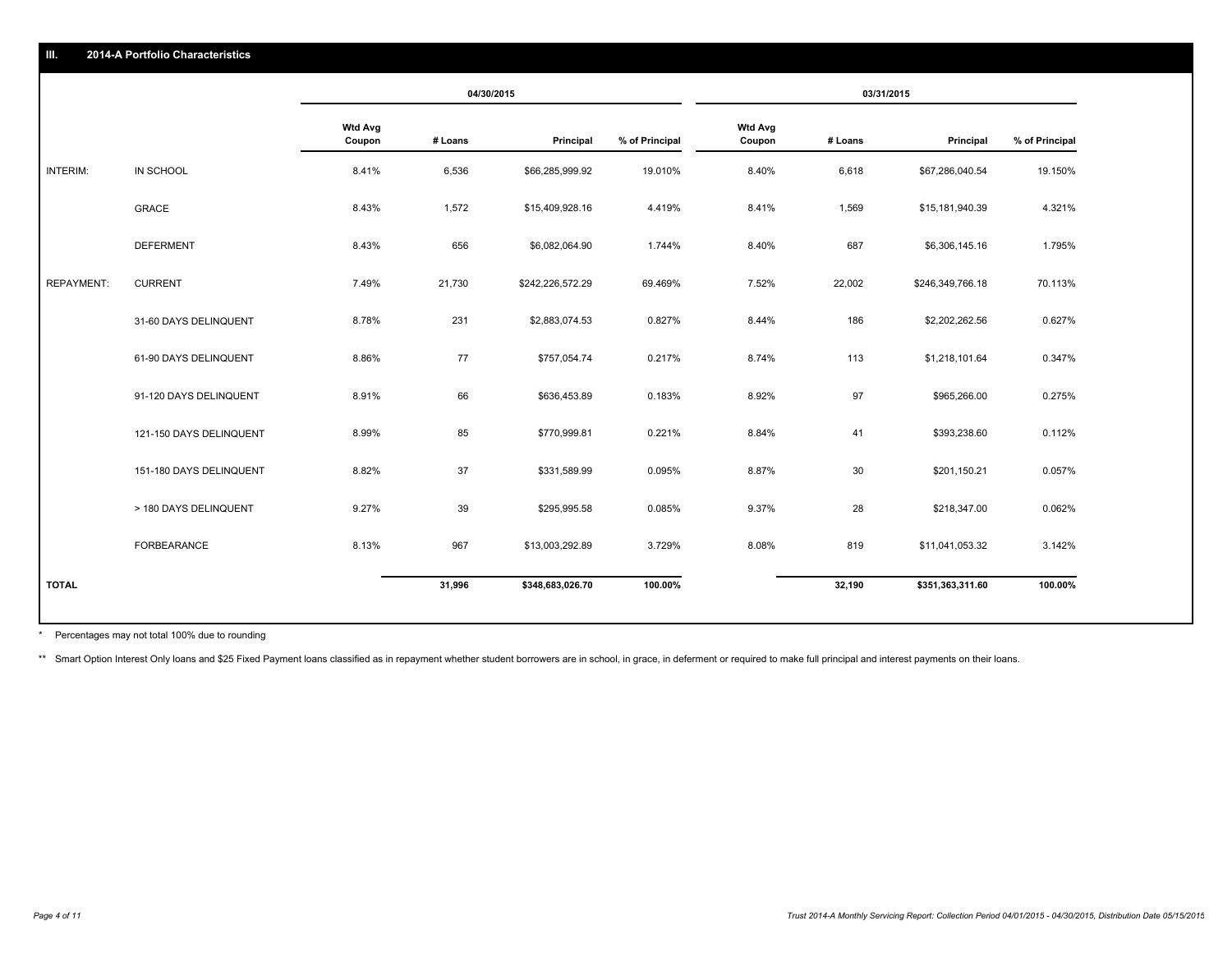|                                                         | 4/30/2015        | 3/31/2015        |
|---------------------------------------------------------|------------------|------------------|
| Pool Balance                                            | \$367,474,409.85 | \$369,433,833.01 |
| Total # Loans                                           | 31,996           | 32,190           |
| Total # Borrowers                                       | 24,949           | 25,092           |
| Weighted Average Coupon                                 | 7.78%            | 7.80%            |
| Weighted Average Remaining Term                         | 136.34           | 136.08           |
| Percent of Pool - Cosigned                              | 93.5%            | 93.5%            |
| Percent of Pool - Non Cosigned                          | 6.5%             | 6.5%             |
| Borrower Interest Accrued for Period                    | \$2,211,000.36   | \$2,303,470.70   |
| <b>Outstanding Borrower Interest Accrued</b>            | \$19,948,589.91  | \$19,231,322.17  |
| Gross Principal Realized Loss - Periodic                | \$52,968.01      | \$7,997.12       |
| Gross Principal Realized Loss - Cumulative              | \$324,629.81     | \$271,661.80     |
| Delinquent Principal Purchased by Servicer - Periodic   | \$0.00           | \$0.00           |
| Delinquent Principal Purchased by Servicer - Cumulative | \$0.00           | \$0.00           |
| Recoveries on Realized Losses - Periodic                | \$635.36         | \$863.44         |
| Recoveries on Realized Losses - Cumulative              | \$2,078.48       | \$1,443.12       |
| Net Losses - Periodic                                   | \$52,332.65      | \$7,133.68       |
| Net Losses - Cumulative                                 | \$322,551.33     | \$270,218.68     |
| <b>Cumulative Gross Defaults</b>                        | \$324,629.81     | \$271,661.80     |
| Change in Gross Defaults                                | \$52,968.01      | \$7,997.12       |
| Non-Cash Principal Activity - Capitalized Interest      | \$298,805.00     | \$777,618.18     |
| Since Issued Total Constant Prepayment Rate (CPR) (1)   | 5.06%            | 4.89%            |
| <b>Loan Substitutions</b>                               | \$0.00           | \$0.00           |
| <b>Cumulative Loan Substitutions</b>                    | \$0.00           | \$0.00           |
| <b>Unpaid Master Servicing Fees</b>                     | \$0.00           | \$0.00           |
| <b>Unpaid Sub-Servicing Fees</b>                        | \$0.00           | \$0.00           |
| <b>Unpaid Administration Fees</b>                       | \$0.00           | \$0.00           |
| Unpaid Carryover Master Servicing Fees Unpaid Carryover | \$0.00           | \$0.00           |
| Sub-Servicing Fees                                      | \$0.00           | \$0.00           |
| Note Interest Shortfall                                 | \$0.00           | \$0.00           |

(1) Since Issued Total CPR calculations found in monthly servicing reports issued on or prior to September 15, 2015 originally included loans that were removed from the pool by the sponsor because they became ineligible fo pool between the cut-off date and settlement date. On October 5, 2015, Since Issued Total CPR calculations were revised to exclude these loans and all prior monthly servicing reports were restated. For additional informati 'Since Issued CPR Methodology' found on page 11 of this report.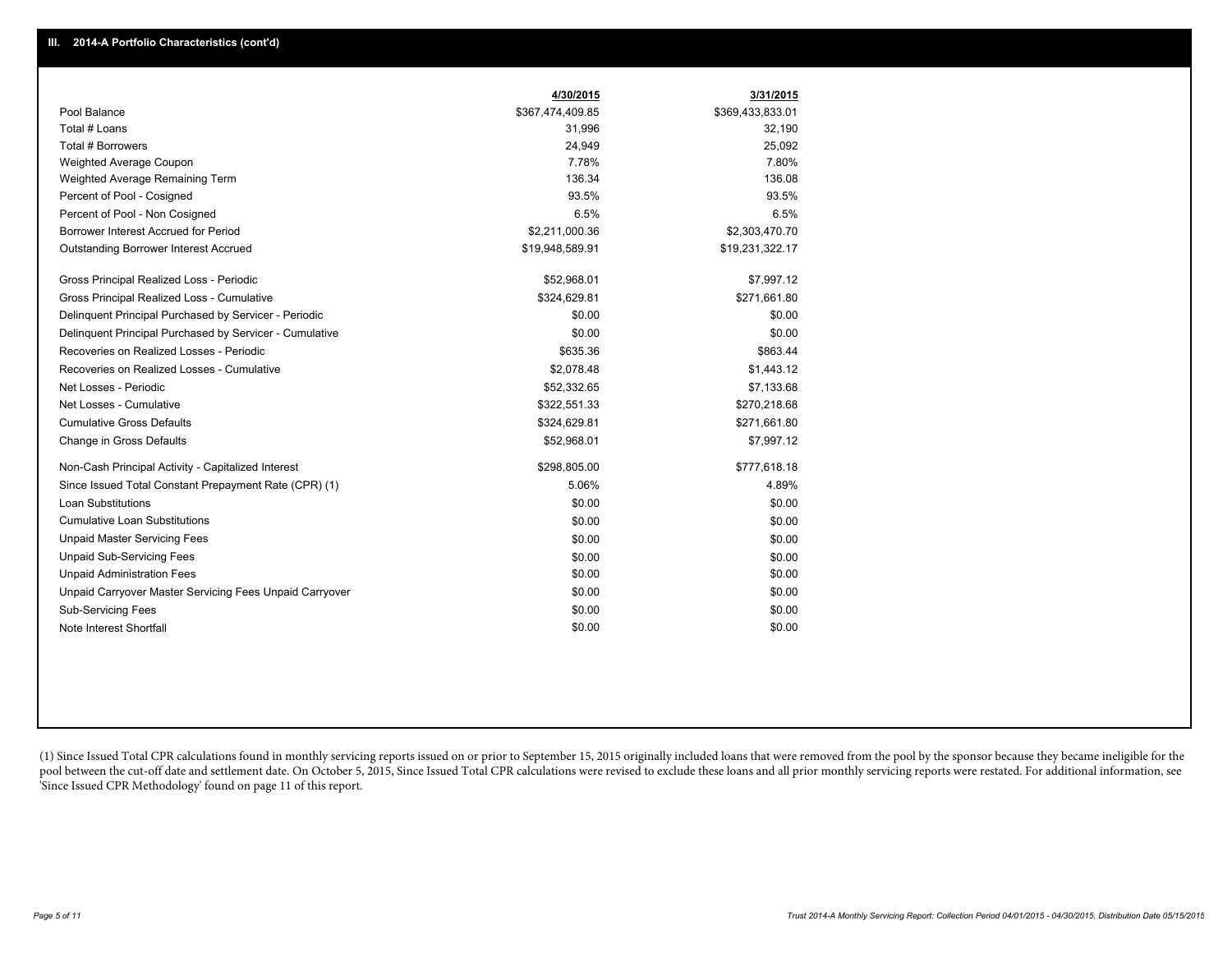### **IV. 2014-A Portfolio Statistics by Loan Program**

|                                                       | Weighted<br><b>Average Coupon</b> | # LOANS | <b>\$ AMOUNT</b> | $\frac{9}{6}$ * |
|-------------------------------------------------------|-----------------------------------|---------|------------------|-----------------|
| - Smart Option Deferred Loans                         | 8.29%                             | 14,788  | \$147,265,308.31 | 42.235%         |
| - Smart Option Fixed Pay Loans                        | 7.85%                             | 9,456   | \$122,179,751.61 | 35.040%         |
| - Smart Option Interest-Only Loans                    | 6.66%                             | 7,752   | \$79,237,966.78  | 22.725%         |
| - Other Loan Programs                                 | $0.00\%$                          | 0.00    | \$0.00           | 0.000%          |
| <b>Total</b>                                          | 7.78%                             | 31,996  | \$348,683,026.70 | 100.000%        |
| Prime Indexed Loans -- Monthly Reset Adjustable       |                                   |         | \$0.00           |                 |
| Prime Indexed Loans -- Monthly Reset Non-Adjustable   |                                   |         | \$0.00           |                 |
| Prime Indexed Loans -- Quarterly Reset Adjustable     |                                   |         | \$0.00           |                 |
| Prime Indexed Loans -- Quarterly Reset Non-Adjustable |                                   |         | \$0.00           |                 |
| Prime Indexed Loans -- Annual Reset                   |                                   |         | \$0.00           |                 |
| T-Bill Indexed Loans                                  |                                   |         | \$0.00           |                 |
| <b>Fixed Rate Loans</b>                               |                                   |         | \$53,110,461.24  |                 |
| <b>LIBOR Indexed Loans</b>                            |                                   |         | \$314,363,948.61 |                 |
|                                                       |                                   |         |                  |                 |

\* Note: Percentages may not total 100% due to rounding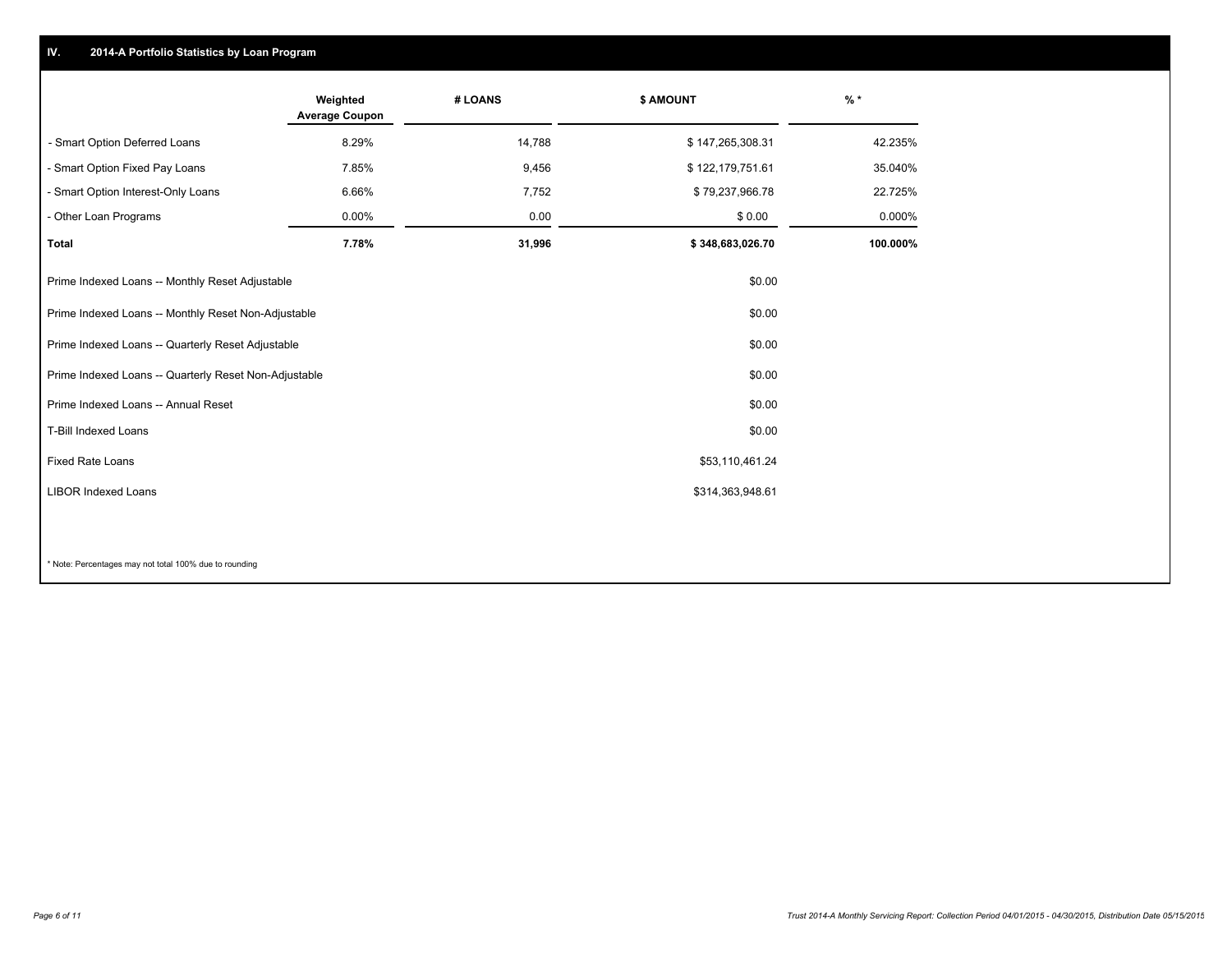|    | Specified Reserve Account Balance                                                                                                                                                                  |                                                                         | \$958,735.00     |  |  |
|----|----------------------------------------------------------------------------------------------------------------------------------------------------------------------------------------------------|-------------------------------------------------------------------------|------------------|--|--|
|    |                                                                                                                                                                                                    | <b>Actual Reserve Account Balance</b>                                   | \$958,735.00     |  |  |
| В. |                                                                                                                                                                                                    | <b>Principal Distribution Amount</b>                                    |                  |  |  |
|    | Ι.                                                                                                                                                                                                 | Class A Notes Outstanding                                               | \$280,104,270.44 |  |  |
|    | ii.                                                                                                                                                                                                | Pool Balance                                                            | \$367,474,409.85 |  |  |
|    | iii.                                                                                                                                                                                               | <b>First Priority Principal Distribution Amount</b>                     | \$0.00           |  |  |
|    | iv.                                                                                                                                                                                                | Class A and B Notes Outstanding                                         | \$316,104,270.44 |  |  |
|    | v.                                                                                                                                                                                                 | First Priority Principal Distribution Amount                            | \$0.00           |  |  |
|    | VI.                                                                                                                                                                                                | Pool Balance                                                            | \$367,474,409.85 |  |  |
|    | VII.                                                                                                                                                                                               | Specified Overcollateralization Amount                                  | \$110,242,322.96 |  |  |
|    | VIII.                                                                                                                                                                                              | <b>Regular Principal Distribution Amount</b>                            | \$58,872,183.55  |  |  |
|    |                                                                                                                                                                                                    |                                                                         |                  |  |  |
|    | ix.                                                                                                                                                                                                | Notes Outstanding                                                       | \$358,104,270.44 |  |  |
|    | х.                                                                                                                                                                                                 | First Priority Principal Distribution Amount                            | \$0.00           |  |  |
|    | xi.                                                                                                                                                                                                | Regular Principal Distribution Amount                                   | \$58,872,183.55  |  |  |
|    | XII.                                                                                                                                                                                               | Available Funds (after payment of waterfall items A through J) *        | \$0.00           |  |  |
|    |                                                                                                                                                                                                    | xiii. Additional Principal Distribution Amount (min(ix - x - xi, xiii)) | \$0.00           |  |  |
|    | * Represents 50% of value if the principal balance of the notes is greater than 10% of initial principal balance of the notes or the Class A and Class B note are reduced to 0, otherwise the full |                                                                         |                  |  |  |

epresents 50% of value if the principal balance of the notes is greater than 10% of initial principal balance of the notes or the Class A and Class B note are reduced to 0, otherwise the full value is shown.

**A. Reserve Account**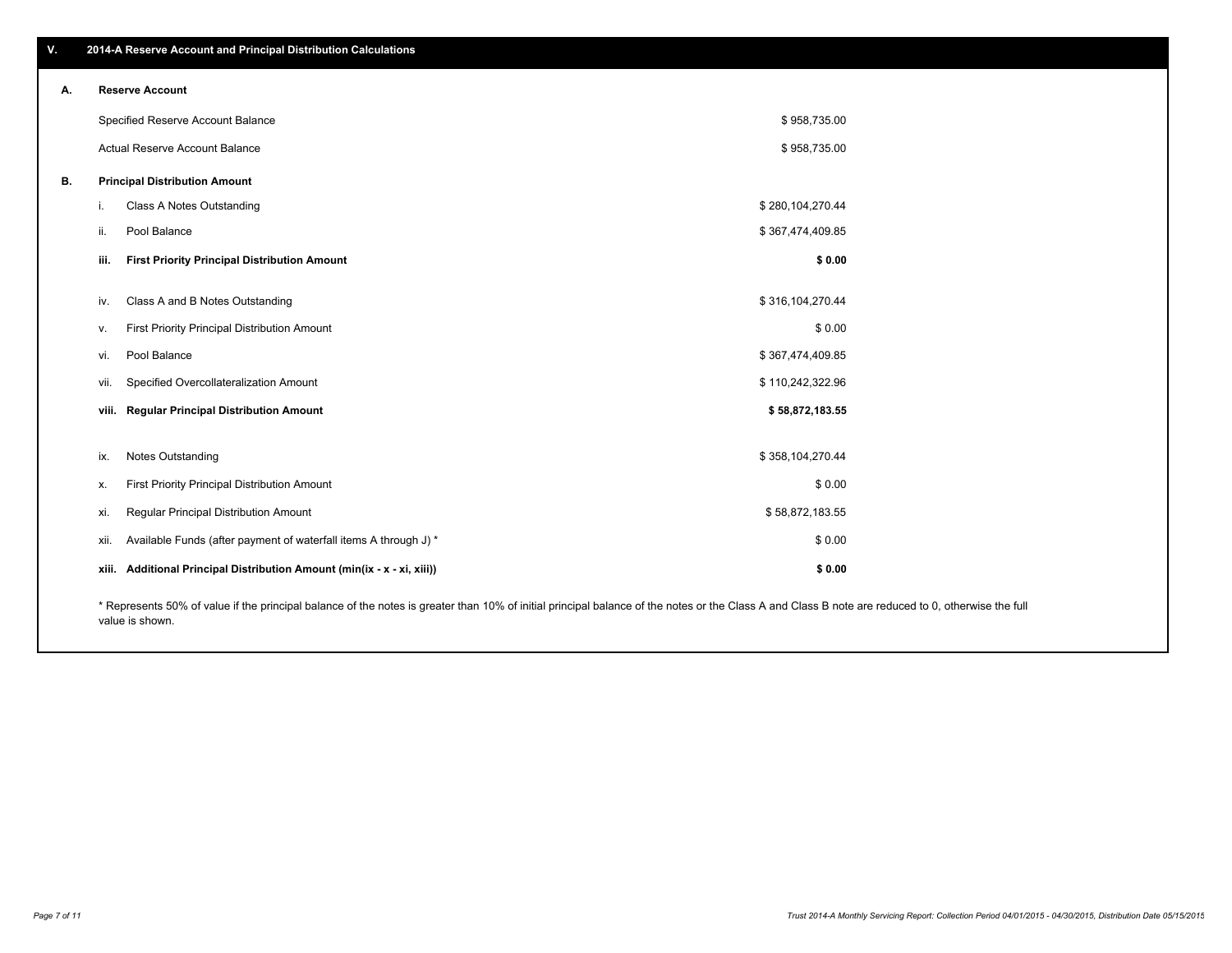|    |                                                                                        | Paid             | <b>Funds Balance</b> |
|----|----------------------------------------------------------------------------------------|------------------|----------------------|
|    | <b>Total Available Funds</b>                                                           |                  | \$4,118,801.55       |
| A  | <b>Trustee Fees</b>                                                                    | \$0.00           | \$4,118,801.55       |
| B  | i. Master Servicing Fees                                                               | \$14,648.45      | \$4,104,153.10       |
|    | ii. Sub-Servicing Fees                                                                 | \$219,726.78     | \$3,884,426.32       |
| C  | i. Administration Fees                                                                 | \$6,667.00       | \$3,877,759.32       |
|    | ii. Unreimbursed Administrator Advances plus any Unpaid                                | \$0.00           | \$3,877,759.32       |
| D  | Class A Noteholders Interest Distribution Amount                                       | \$371,790.88     | \$3,505,968.44       |
| Е  | <b>First Priority Principal Payment</b>                                                | \$0.00           | \$3,505,968.44       |
| F  | Class B Noteholders Interest Distribution Amount                                       | \$120,000.00     | \$3,385,968.44       |
| G  | Class C Noteholders Interest Distribution Amount                                       | \$157,500.00     | \$3,228,468.44       |
| H  | Reinstatement Reserve Account                                                          | \$0.00           | \$3,228,468.44       |
| L  | Regular Principal Distribution                                                         | \$3,228,468.44   | \$0.00               |
| J  | i. Carryover Master Servicing Fees                                                     | \$0.00           | \$0.00               |
|    | ii. Carryover Sub-servicing Fees                                                       | \$0.00           | \$0.00               |
| Κ  | Additional Principal Distribution Amount                                               | \$0.00           | \$0.00               |
| L  | Unpaid Expenses of Trustee                                                             | \$0.00           | \$0.00               |
| м  | Unpaid Expenses of Administrator                                                       | \$0.00           | \$0.00               |
| N  | Remaining Funds to the Excess Distribution Certificateholder                           | \$0.00           | \$0.00               |
|    | <b>Waterfall Conditions</b>                                                            |                  |                      |
|    |                                                                                        |                  |                      |
| А. | <b>Class C Noteholders' Interest Distribution Condition</b>                            |                  |                      |
|    | Pool Balance<br>i.                                                                     | \$367,474,409.85 |                      |
|    | Class A and B Notes Outstanding<br>ii.                                                 | \$316,104,270.44 |                      |
|    | Class C Noteholders' Interest Distribution Ration (i / ii)<br>iii.                     | 116.25%          |                      |
|    | Minimum Ratio<br>iv.                                                                   | 110.00%          |                      |
|    | Is the Class C Noteholders' Interest Distribution Condition Satisfied (iii > iv)<br>٧. | Y                |                      |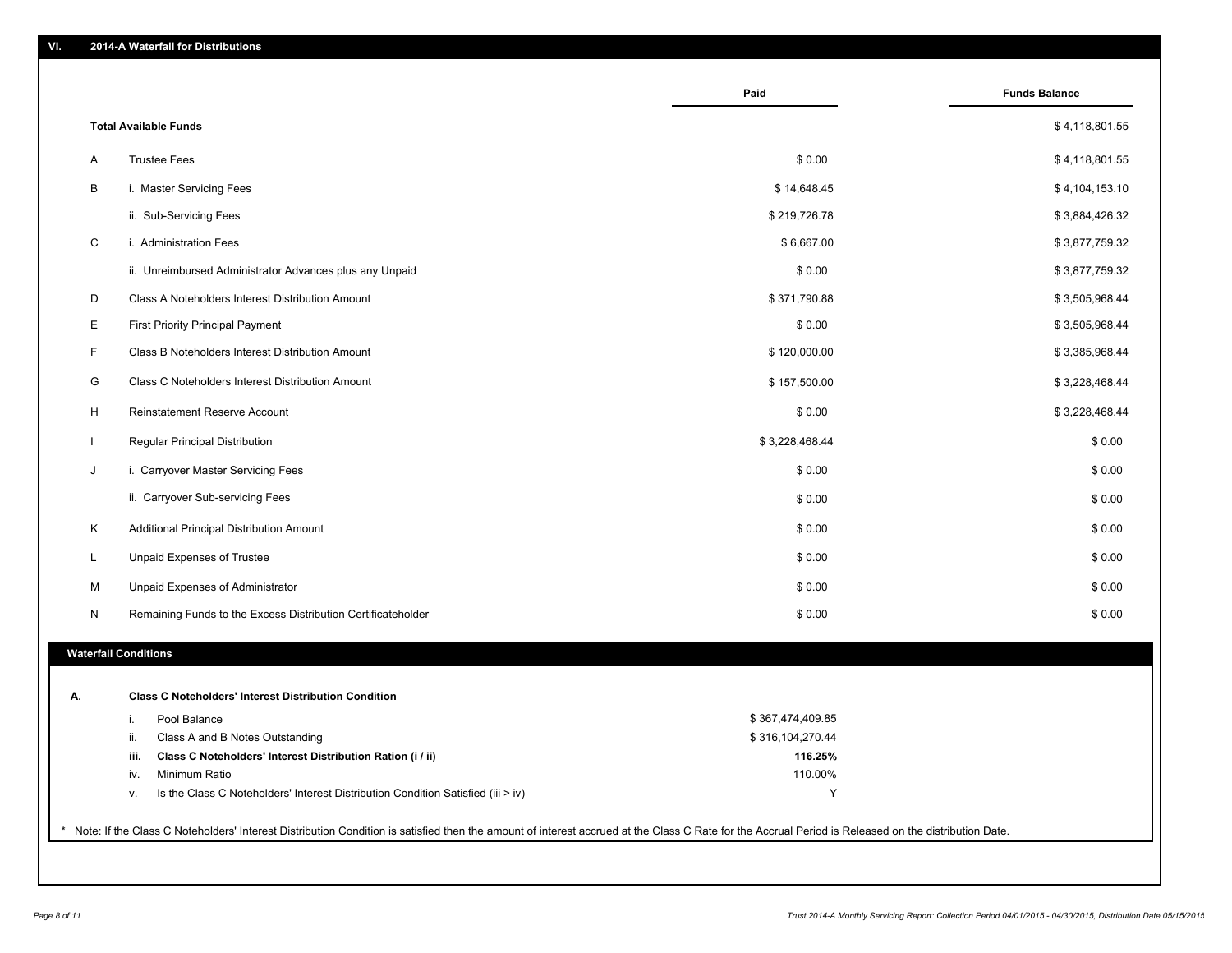#### **Distribution Amounts**

|                                                            | A <sub>1</sub>          | A <sub>2</sub> A        | A2B                     |
|------------------------------------------------------------|-------------------------|-------------------------|-------------------------|
| Cusip/Isin                                                 | 784456AA3               | 784456AB1               | 784456AC9               |
| <b>Beginning Balance</b>                                   | \$94,104,270.44         | \$68,000,000.00         | \$68,000,000.00         |
| Index                                                      | <b>LIBOR</b>            | <b>FIXED</b>            | <b>LIBOR</b>            |
| Spread/Fixed Rate                                          | 0.50%                   | 3.05%                   | 1.15%                   |
| Record Date (Days Prior to Distribution)                   | 1 NEW YORK BUSINESS DAY | 1 NEW YORK BUSINESS DAY | 1 NEW YORK BUSINESS DAY |
| Accrual Period Begin                                       | 4/15/2015               | 4/15/2015               | 4/15/2015               |
| <b>Accrual Period End</b>                                  | 5/15/2015               | 5/15/2015               | 5/15/2015               |
| Daycount Fraction                                          | 0.08333333              | 0.08333333              | 0.08333333              |
| Interest Rate*                                             | 0.68150%                | 3.05000%                | 1.33150%                |
| <b>Accrued Interest Factor</b>                             | 0.000567917             | 0.002541667             | 0.001109583             |
| <b>Current Interest Due</b>                                | \$53,443.38             | \$172,833.33            | \$75,451.67             |
| Interest Shortfall from Prior Period Plus Accrued Interest | $\mathcal{S}$ -         | $\mathcal{S}$ -         | $\mathsf{\$}$ -         |
| <b>Total Interest Due</b>                                  | \$53,443.38             | \$172,833.33            | \$75,451.67             |
| <b>Interest Paid</b>                                       | \$53,443.38             | \$172,833.33            | \$75,451.67             |
| <b>Interest Shortfall</b>                                  | $\mathcal{S}$ -         | $\mathsf{\$}$ -         | $\mathsf{\$}$ -         |
| <b>Principal Paid</b>                                      | \$3,228,468.44          | $\mathsf{\$}$ -         | $\mathsf{\$}$ -         |
| <b>Ending Principal Balance</b>                            | \$90,875,802.00         | \$68,000,000.00         | \$68,000,000.00         |
| Paydown Factor                                             | 0.027359902             | 0.000000000             | 0.000000000             |
| <b>Ending Balance Factor</b>                               | 0.770133915             | 1.000000000             | 1.000000000             |

\* Pay rates for Current Distribution. For the interest rates applicable to the next distribution date, please see https://www.salliemae.com/about/investors/data/SMBabrate.txt.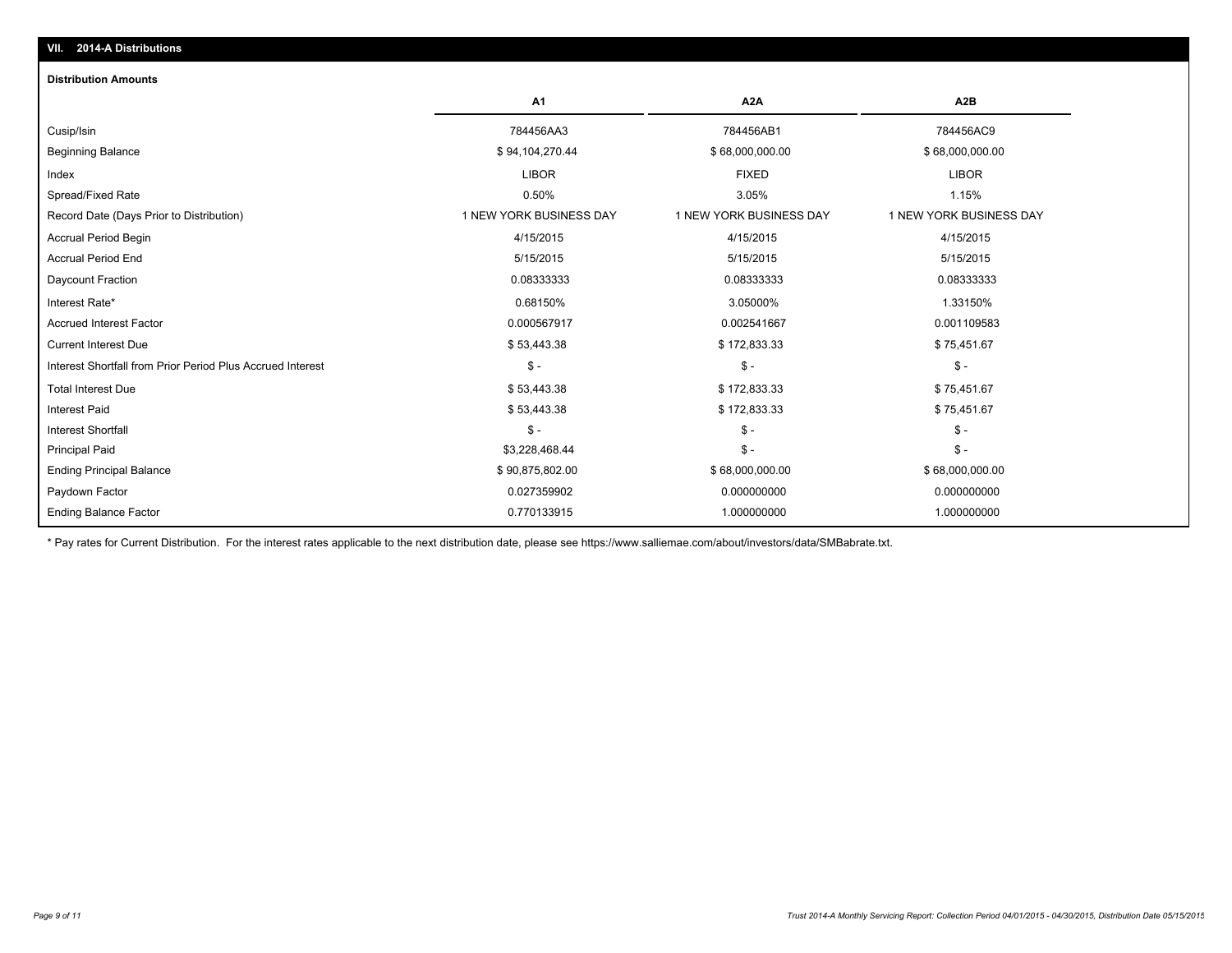| VII. 2014-A Distributions                                  |                         |                         |                         |  |  |  |
|------------------------------------------------------------|-------------------------|-------------------------|-------------------------|--|--|--|
| <b>Distribution Amounts</b>                                |                         |                         |                         |  |  |  |
|                                                            | A3                      | в                       | C                       |  |  |  |
| Cusip/Isin                                                 | 784456AD7               | 784456AE5               | 784456AF2               |  |  |  |
| <b>Beginning Balance</b>                                   | \$50,000,000.00         | \$36,000,000.00         | \$42,000,000.00         |  |  |  |
| Index                                                      | <b>LIBOR</b>            | <b>FIXED</b>            | <b>FIXED</b>            |  |  |  |
| Spread/Fixed Rate                                          | 1.50%                   | 4.00%                   | 4.50%                   |  |  |  |
| Record Date (Days Prior to Distribution)                   | 1 NEW YORK BUSINESS DAY | 1 NEW YORK BUSINESS DAY | 1 NEW YORK BUSINESS DAY |  |  |  |
| <b>Accrual Period Begin</b>                                | 4/15/2015               | 4/15/2015               | 4/15/2015               |  |  |  |
| <b>Accrual Period End</b>                                  | 5/15/2015               | 5/15/2015               | 5/15/2015               |  |  |  |
| Daycount Fraction                                          | 0.08333333              | 0.08333333              | 0.08333333              |  |  |  |
| Interest Rate*                                             | 1.68150%                | 4.00000%                | 4.50000%                |  |  |  |
| <b>Accrued Interest Factor</b>                             | 0.001401250             | 0.003333333             | 0.003750000             |  |  |  |
| <b>Current Interest Due</b>                                | \$70,062.50             | \$120,000.00            | \$157,500.00            |  |  |  |
| Interest Shortfall from Prior Period Plus Accrued Interest | $S -$                   | $S -$                   | $\mathsf{\$}$ -         |  |  |  |
| <b>Total Interest Due</b>                                  | \$70,062.50             | \$120,000.00            | \$157,500.00            |  |  |  |
| <b>Interest Paid</b>                                       | \$70,062.50             | \$120,000.00            | \$157,500.00            |  |  |  |
| <b>Interest Shortfall</b>                                  | $\frac{2}{3}$ -         | $\frac{2}{3}$ -         | $\mathsf{\$}$ -         |  |  |  |
| <b>Principal Paid</b>                                      | $S -$                   | $S -$                   | $S -$                   |  |  |  |
| <b>Ending Principal Balance</b>                            | \$50,000,000.00         | \$36,000,000.00         | \$42,000,000.00         |  |  |  |
| Paydown Factor                                             | 0.000000000             | 0.000000000             | 0.000000000             |  |  |  |
| <b>Ending Balance Factor</b>                               | 1.000000000             | 1.000000000             | 1.000000000             |  |  |  |

\* Pay rates for Current Distribution. For the interest rates applicable to the next distribution date, please see https://www.salliemae.com/about/investors/data/SMBabrate.txt.